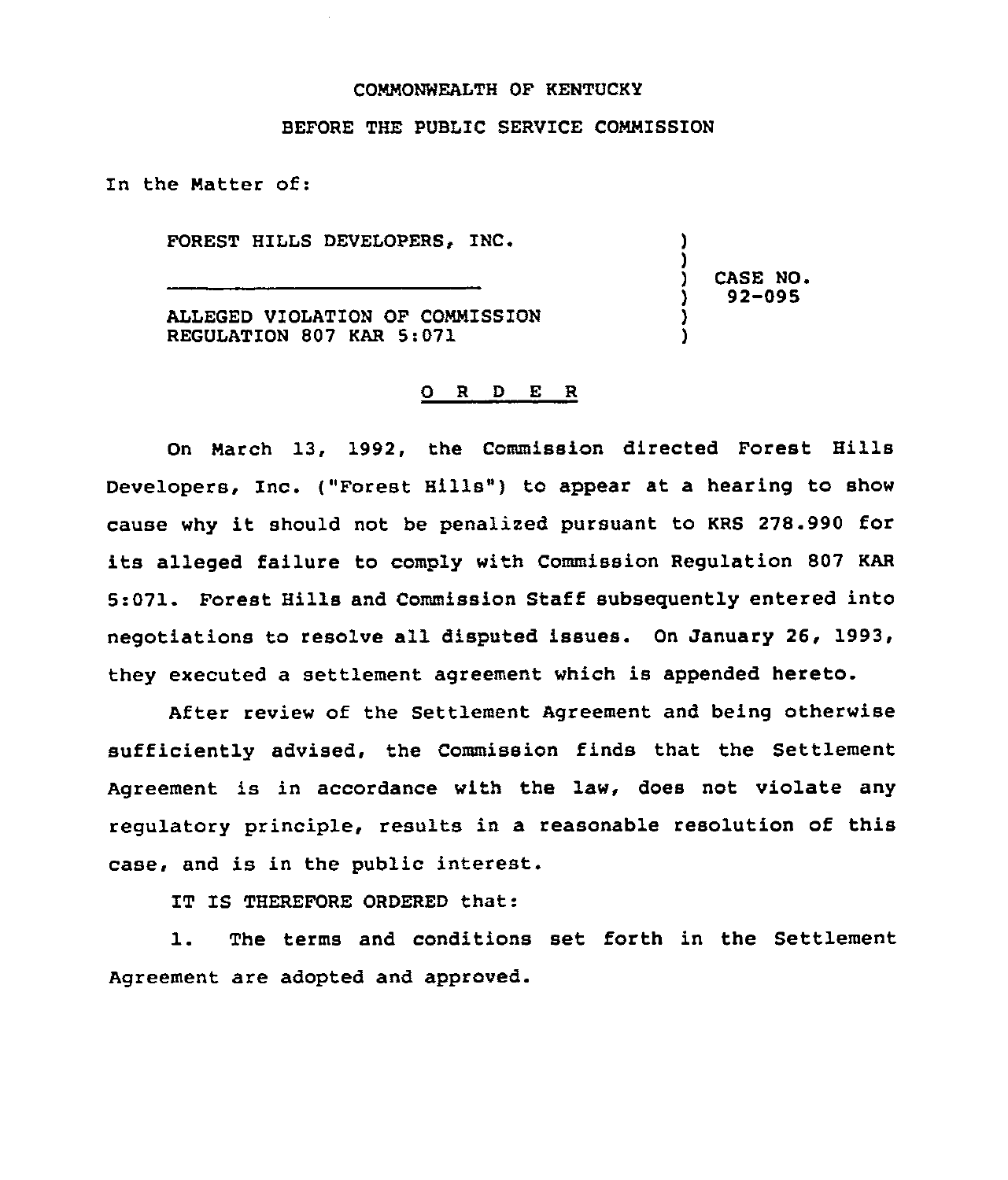2. The Settlement Agreement, appended hereto, is incorporated into this Order as if fully set forth herein.

3. Beginning March 1, 1993, and continuing thereafter until further notice, Forest Hills shall, on or before the first day of each month, file a written report with the Commission on the current status of its efforts to comply with the provisions of Paragraph 1 of the Settlement Agreement.

Done at Frankfort, Kentucky, this 8th day of February, 1993.

# PUBLIC SERVICE COMMISSION

Commissione nairman<br>Reddy M1

Vice Chairman Thomas N. Dorman dissents from this decision.

ATTEST:

Executive Director

 $\mathbf{r}$ Because of its size, Exhibit <sup>A</sup> of the Settlement Agreement is excluded.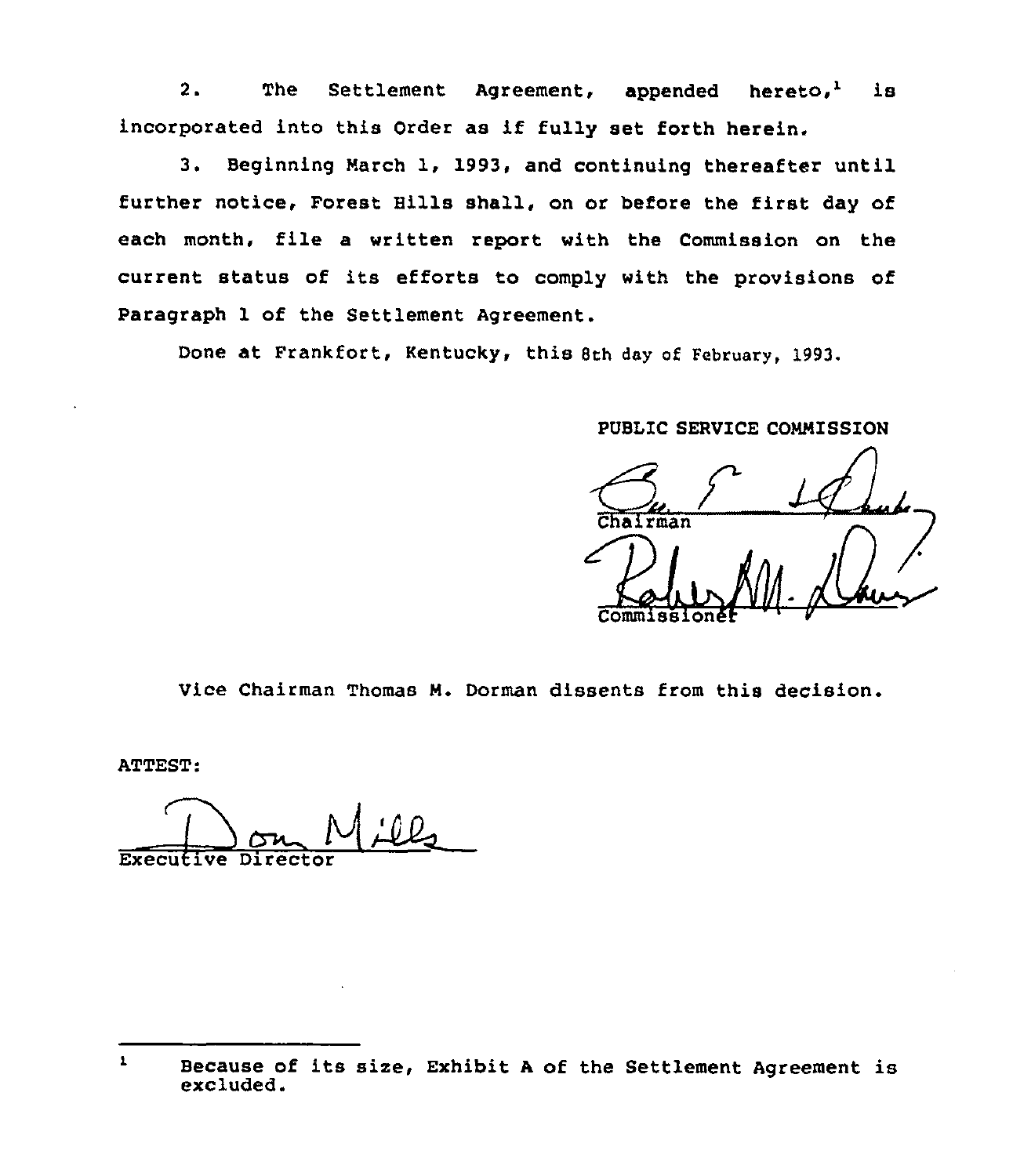#### APPENDIX

APPENDIX TO AN ORDER OF THE KENTUCKY PUBLIC SERVICE COMMISSION IN CASE NO. 92-09 DATED: February 8, 1993

COMMONWEALTH OF KENTUCKV  $J_{\ell}$ r (f  $\ell$  )  $\ell$  ) BEFORE THE PUBLIC SERVICE COMMISSION

> ) )

> ) )

In the Matter of:

FOREST HILLS DEVELOPERS,

) CASE NO ) 92-095

ALLEGED VIOLATION OF COMMISSION REGULATION 807 KAR 5:071

### AGREEMENT

THIS AGREEMENT is made and entered into this  $2\overline{a}$  day of January, 1993, by and between the STAFF OF THE PUBLIC SERVICE COMMISSION ("Commission Staff" ) and FOREST HILLS DEVELOPERS, INC. ("Forest Hills" ).

### WITNESSETH:

THAT, WHEREAS, the Commission Staff inspected on February 20, 1992, the sewage treatment facilities owned by Forest Hills for compliance with Commission Regulations; and

WHEREAS, the Commission Staff, in its report of that inspection cited 11 instances where Forest Hills' maintenance and operation practices were not in accordance with accepted good engineering practices in violation of Commission Regulation 807 KAR 5:071, Section 7; and

WHEREAS, on March 13, 1992, the Public Service Commission ordered Forest Hills to show cause why it should not be penalised for its alleged failure to comply with Commission Regulations; and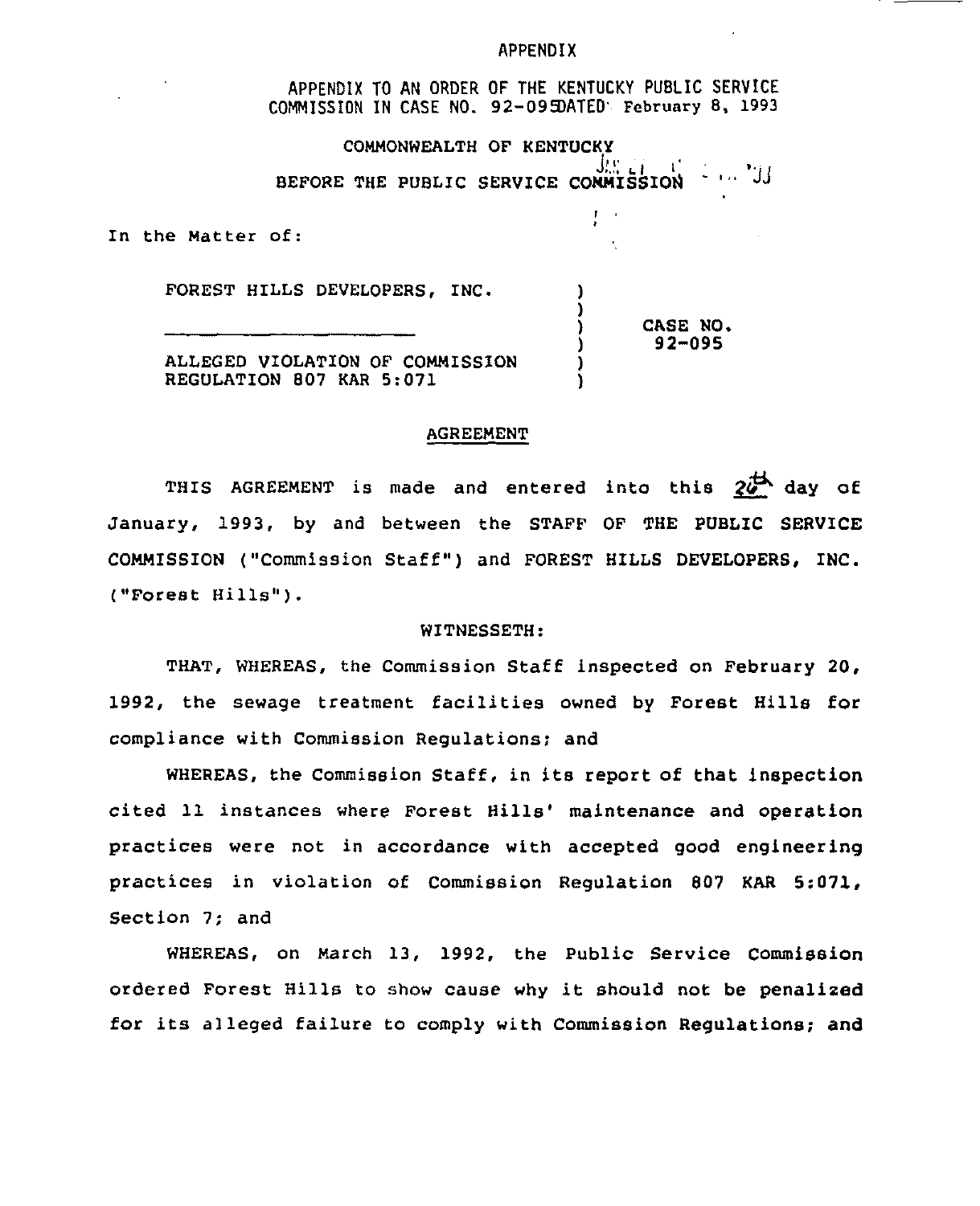WHEREAS, Forest Hills and Commission Staff stipulate:

- $\mathbf{1}$ . Forest Hills is a Kentucky corporation which owns and operates a subdivision treatment facility plant which provides sanitary sewer service for compensation to the residents of the Forest Hills Subdivision of Jefferson County, Kentucky.
- Forest Hills' sewage treatment plant is located  $\mathbf{2}$ . in Forest Hills Subdivision of Jefferson County, Kentucky, within 200 yards of an elementary school, a high school, and residential housing.
- Forest Hills' sewage treatment plant was 3. constructed in 1965. Its capacity was expanded in 1972. It currently has a maximum treatment capacity of 300,000 gallons per day. It uses a tertiary treatment process. The drawings, attached as Exhibit A, accurately depict the current design and layout of Forest Hills' sewage treatment plant.
- 4. Forest Hills' sewage treatment plant currently serves a total of 783 residential and commercial customers. It also serves an elementary school and a high school.
- 5. Forest Hills' sewage treatment plant is not currently operated nor supervised by <sup>a</sup> person certified by the Kentucky Board of Certification of Wastewater System Operators as a wastewater treatment plant operator.
- б. Forest Hills has not requested an increase in its rates for service since being placed under the Public Service Commission's jurisdiction in 1976.
- 7. In 1990 Forest Hills'ewage treatment plant received 80,300,000 gallons of wastewater. It disposed of approximately 3,000 gallons of wastewater sludge.
- In 1991, Forest Hills sewage treatment plant 8. received approximately 91,848,000 gallons of wastewater. It disposed of approximately 26,300 gallons of wastewater sludge.
- 9. On October 8, 1991, Commission Staff inspected Forest Hills' sewage treatment plant. Commission<br>Staff's report of that inspection is attached as Exhibit B.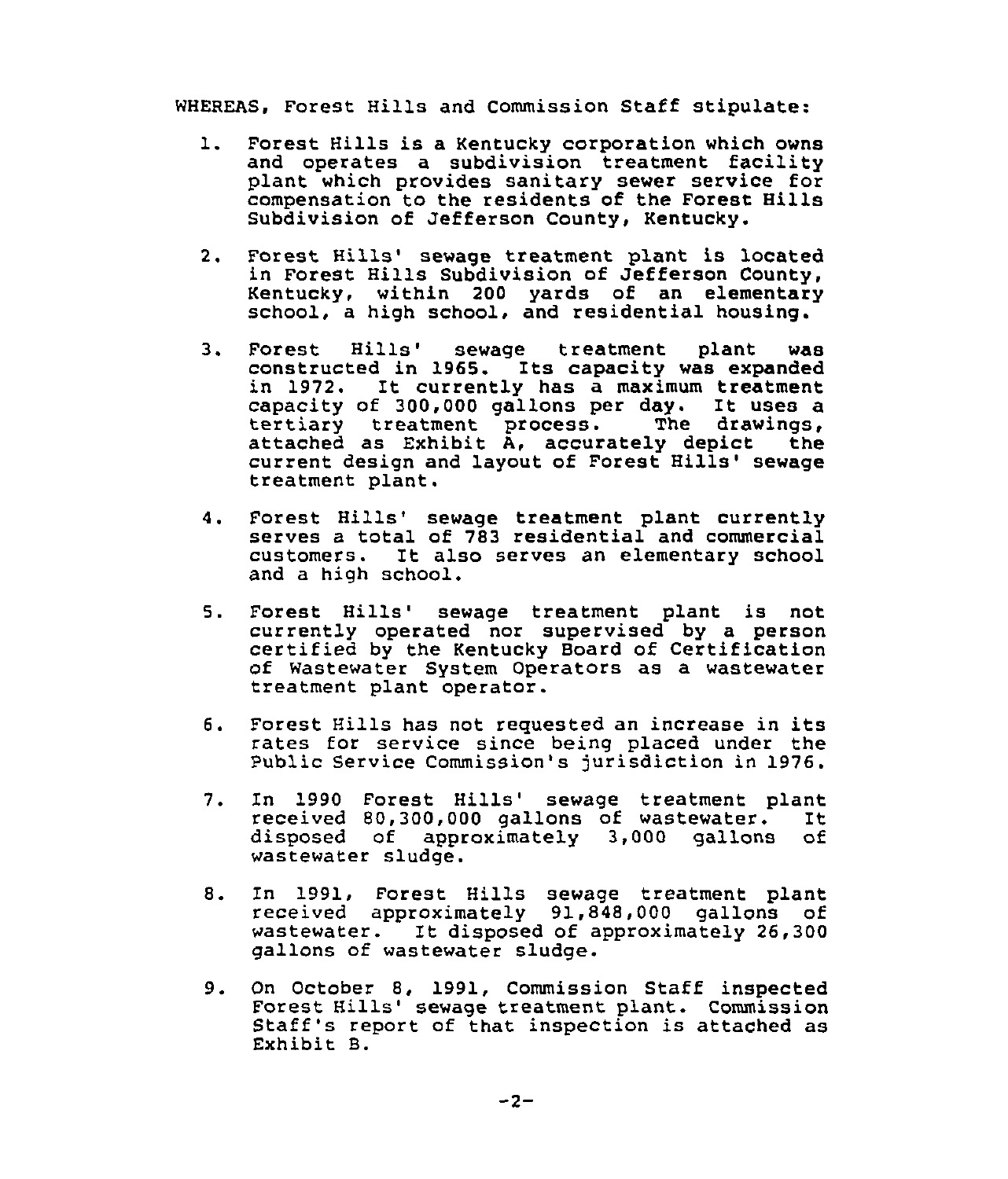- 10. On February 20, 1992, Commission Staff inspected Forest Hills' sewage treatment plant. Commission<br>Staff's report of that inspection is attached as Exhibit C.
- 11. On April 13, 1992, Commission Staff inspected Forest Hills' sewage treatment plant. Commission<br>Staff's report of that inspection is attached as Exhibit O.
- 12. On June 12, 1992, Commission Staff inspecte Forest Hills'ewage treatment plant. Commission Staff's report of that inspection is attached as Staff's report of that inspection is attached as<br>Exhibit E.
- 13. On July 9, 1992, Commission Staff inspecte Forest Hills' sewage treatment plant. Commission<br>Staff's report of that inspection is attached as Staff's report of that inspection is attached as<br>Exhibit F.
- 14. On October 16, 1992, Commission Staff inspected Forest Hills' sewage treatment plant. Commission<br>Staff's report of that inspection is attached as Exhibit G.
- 15. Since March 13, 1992, Forest Hills has taken the following actions:

a. It has constructed temporary sludge drying beds at its sewage treatment plant to render wastewater sludge suitable for its landfarming.

b. It has obtained NREPC approval to landfarm wastewater sludge from its sewage treatment plant at a site in Nelson County, Kentucky.

c. It has commenced removing accumulated sludge from its treatment lagoons and storage area at its sewage treatment plant.

d. It has installed a recording flow measuring device at its sewage treatment plant.

e. It has replaced the belt on Blower/Motor Unit No. 2.

It has repaired the chlorine room exhaust fan f. It has repaired the chlorine room exhaust fan<br>and installed an outside switch for its operation.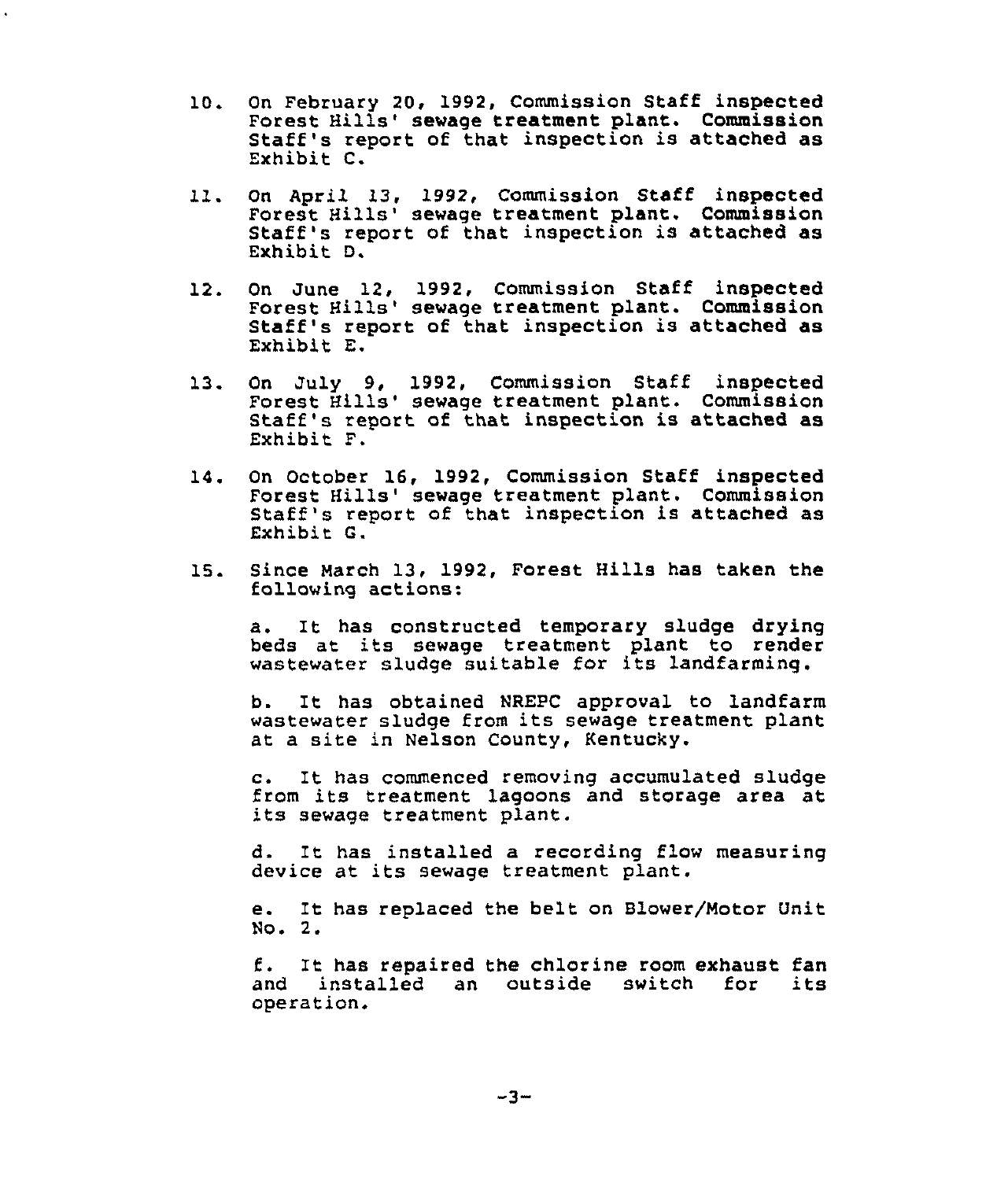g. It has inspected the lagoon impoundment bank for muskrat damage and found none.

h. It has properly adjusted the level of the n: It has properly adjusted the less in the sewage treatment plant.

i. It has repaired the aeration basin's bar screen to provide adequate protection for its sewage treatment plant.

j. It has repaired and restored to proper working condition the sewage treatment plant's clarifier pump.

k. It has restored the sewage treatment plant's sludge holding tank to proper working condition.

WHEREAS, Forest Hills and Commission Staff desire to settle the issues raised by this proceeding.

NOW, THEREFORE, Forest Hills and Commission Staff agree as follows:

1. Forest Hills shall:

a. Employ as plant operator for its sewage treatment plant a person who has been certified by the Kentucky Board of Certification of Wastewater System Operators as qualified to operate a Class I wastewater treatment plant.

b. Remove and properly dispose of all sludge in the treatment lagoons of its sewage treatment plant.

c. Remove and properly dispose of all sludge deposits in the stream which receives the effluent from its sewage treatment plant.

d. Correct any other alleged deficiencies noted in Exhibits B through Q.

$$
-4-
$$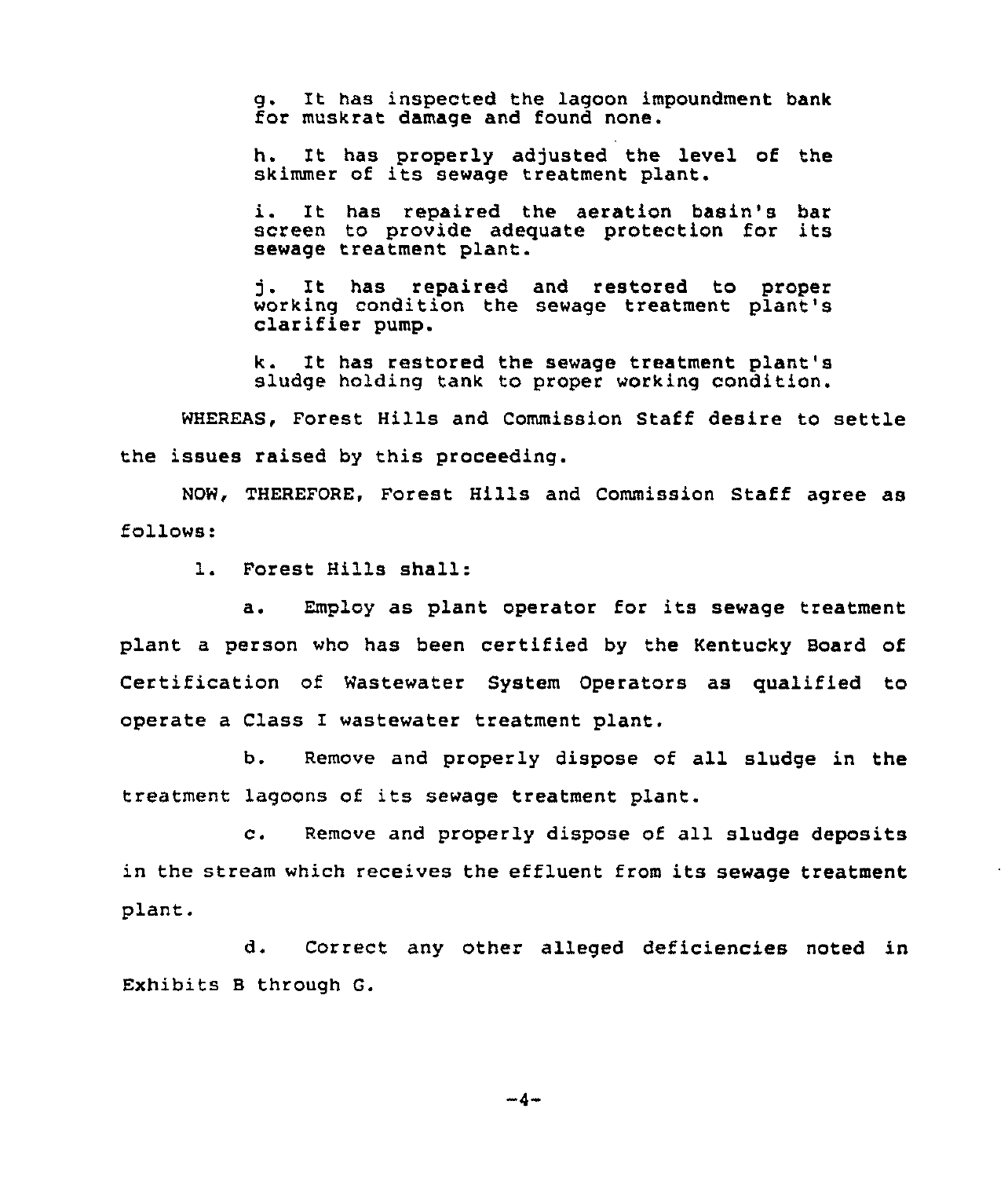e. Operate and maintain its sewage treatment facilities to treat sewage and discharge the effluent at the degree of purity required by federal, state and local laws.

f. Operate and maintain its sewage treatment facilities in accordance with accepted good engineering practice.

2. If Forest Hills fails to substantially comply with any provision of paragraph <sup>1</sup> of this Agreement by July 1, 1993, it shall, within ten days of entry of an order by the Commission finding such failure, pay to the Public Service Commission the sum of Two Thousand Five Hundred (\$2,500) dollars.

3. For each day following July 1, 1993 in which Forest Hills fails to substantially comply with any provision of paragraph 1 of this Agreement, Forest Hills shall pay an additional sum of One Hundred (\$100) dollars.

4. The occurrence of an abnormally wet or cold weather between the date of this Agreement and July 1, 1993 may prevent Forest Hills from complying with the provisions of paragraph 1(b) and  $l(c)$ . Should such weather conditions occur, Forest Hills may require additional time to comply with those terms. In such circumstances, Forest Hills may petition the Commission for an extension of time in which to comply with paragraph 1(b) and 1(c) and Commission Staff agrees not to oppose such request.

5. This Settlement Agreement is subject to the approval of the Public Service Commission.

6. This Settlement Agreement constitutes full satisfaction of any penalties against Forest Hills arising out of this

 $-5-$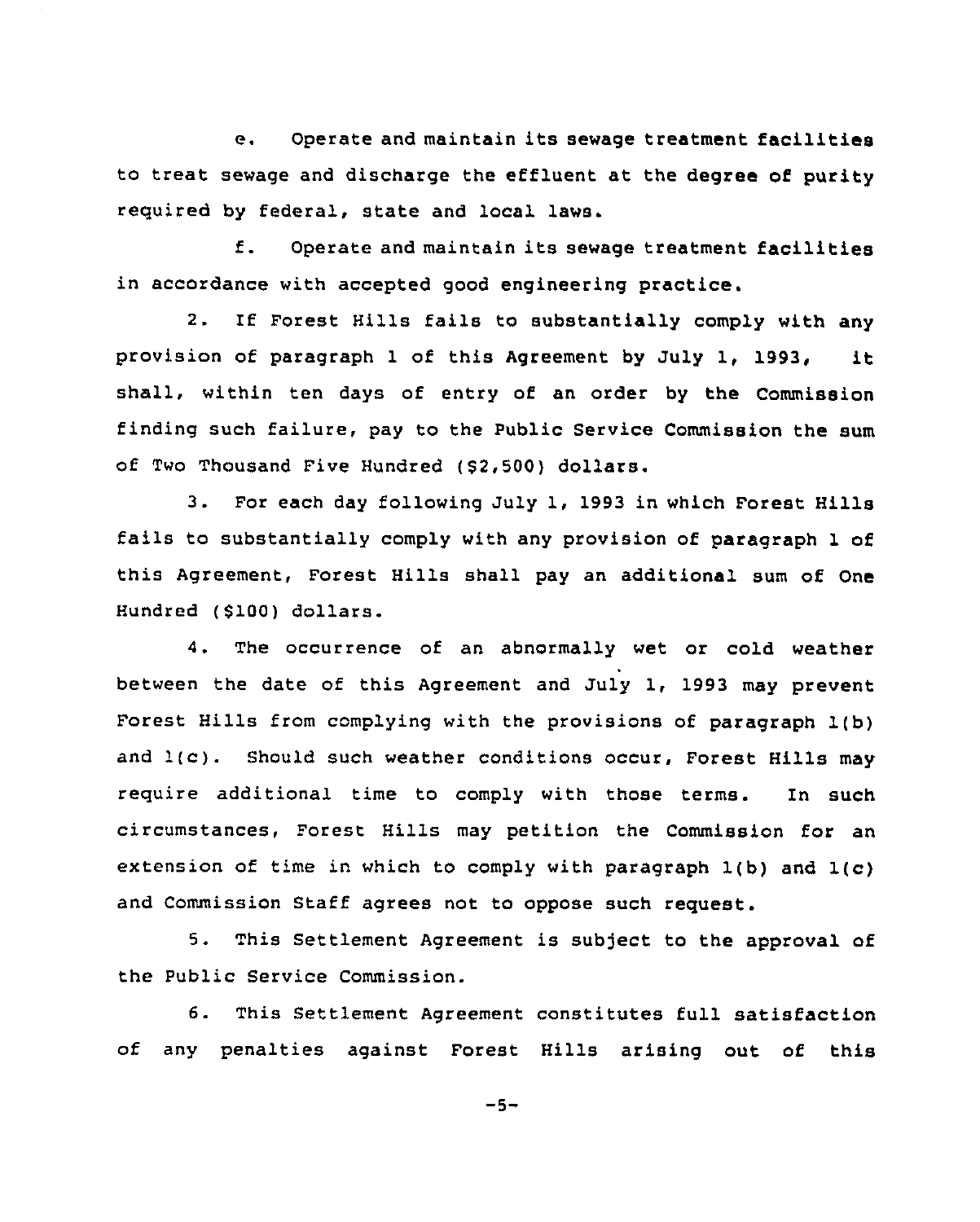David Mour

್ರ

 $\mathbf{v}$ 

Counsel for Forest Hills Developers, Inc.

 $\ddot{\cdot}$ 

 $\cdot$ 

 $\bullet$ 

 $\ddot{\phantom{0}}$ 

Amber Wald

Counsel for Staff of the Public Service Commission of Kentuck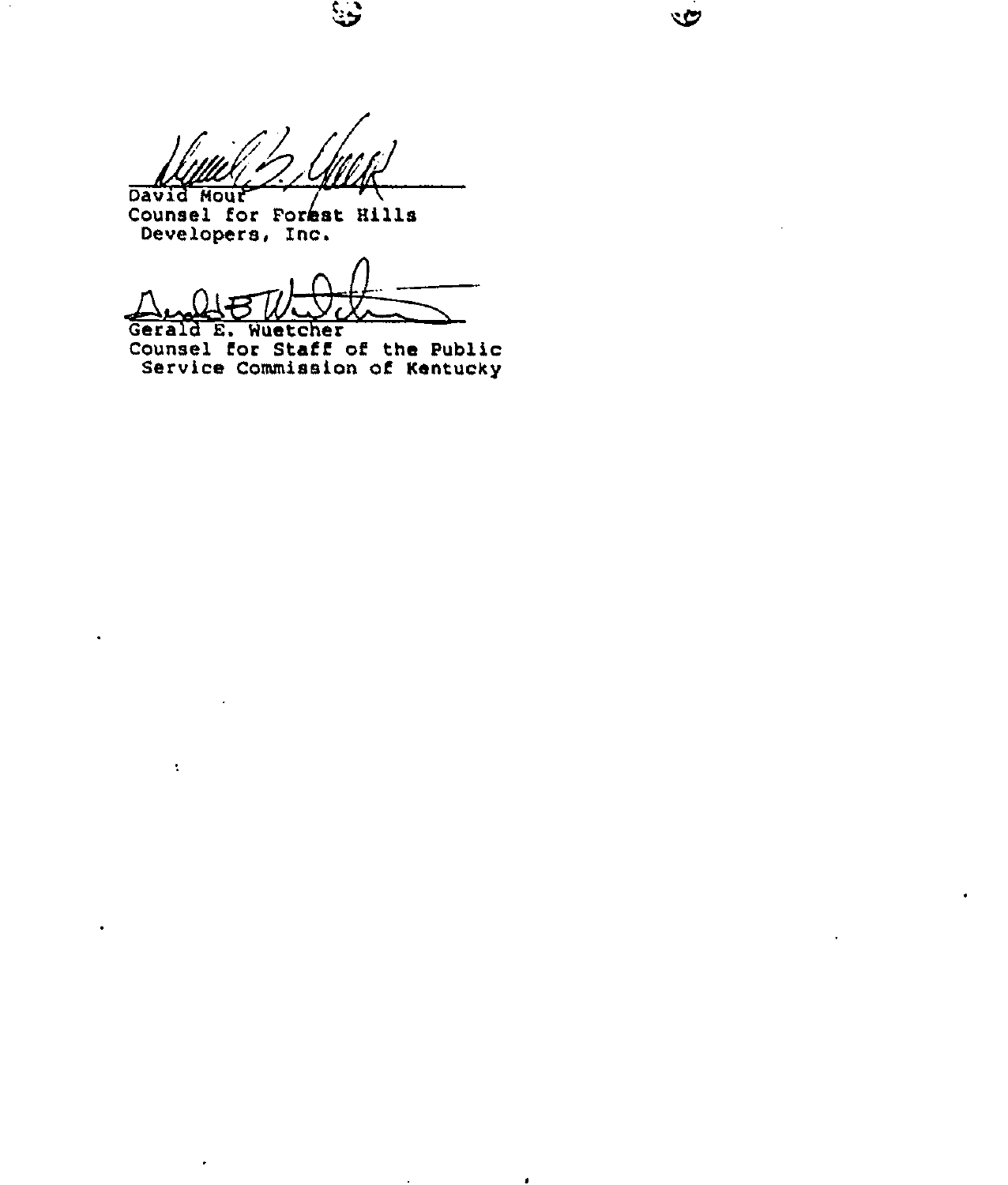## UTILITY REINSPECTION REPORT

# Forest Hills Developers, Inc. Louisville, Kentucky

On October 8, 1991, a reinspection of Forest Hills Developers, Inc.'s wastewater treatment system serving the Forest Hills Subdivision was conducted. The purpose o5 this reinspection was to see what progress, if any, had been made to date on the improvements or corrections recommended in the Public Service Commission's staff inspection report dated March 5, 1991, In attendance were Derek Reed, Assistant Director for Environmental Affairs for the Louisville and Jefferson County Board of Healthy Todd Lafallette, Environmental Health Specialist II, Louisville and Jefferson, County Health Department and Jack Smith, Environmental Inspector III, Kentucky Department for Environmental Protection, Division of Water. The proposed improvements and corrections and their current status are as follows:

1. The scum behind the baffle in the clarifier needs to be removed. (807 KAR 5:071, Section 7,1)

Current Status: Still needs to be corrected

- 2. One belt on blower/motor unit No. 2 needs to be replaced.  $(807 \text{ KAR } 5:071, \text{ Section } 7.1)$ Current Status: Still needs to be corrected
- 3. <sup>A</sup> flow meter needs to be installed. (807 KAR 5:071, Section 7il)

Current Status: Still needs to be corrected

EXHIBIT B

**A**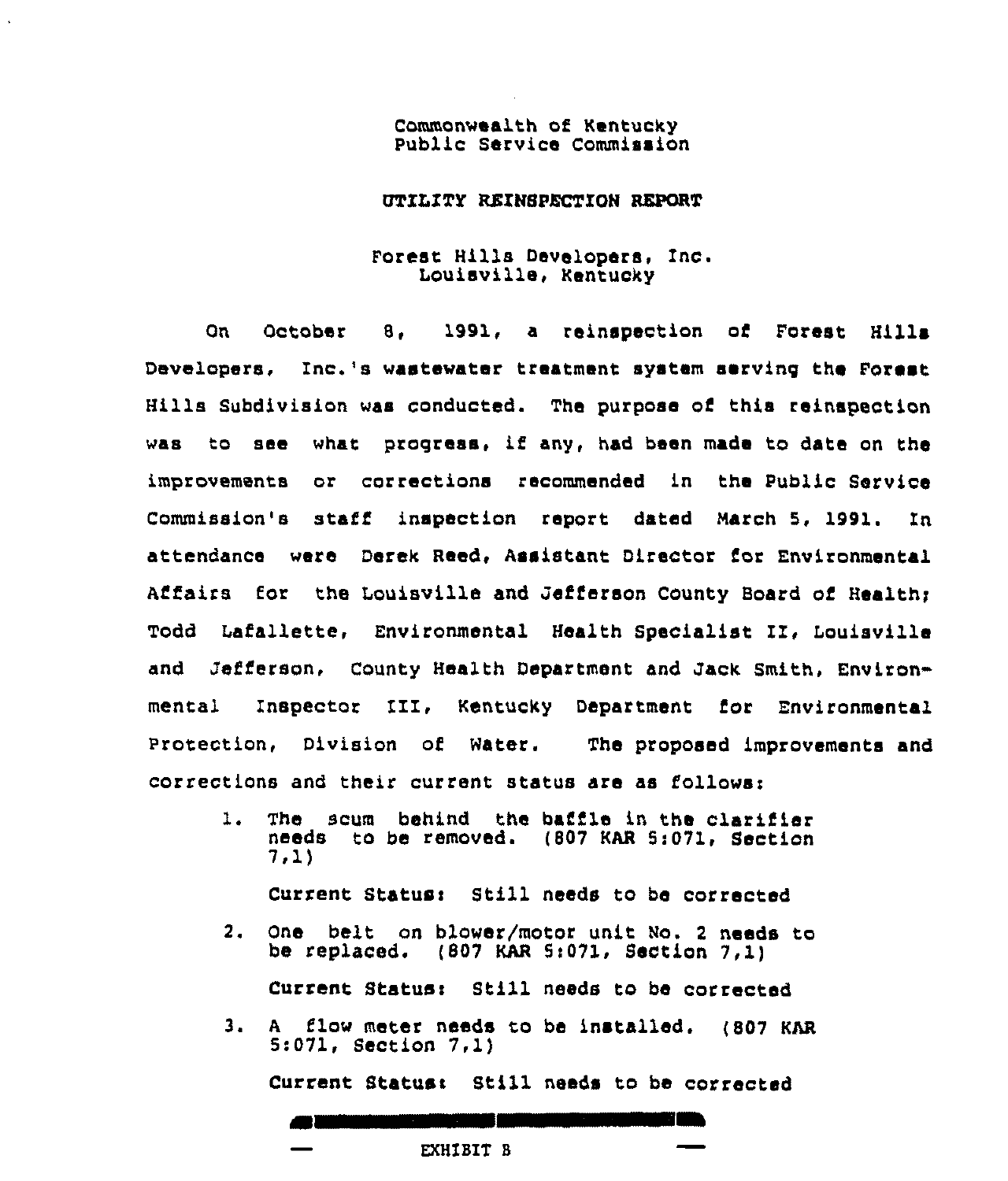Report - Forest Hills Developers. Inc. Page 2

> 4. An outside switch ia needed for the fan in the chlorine room.  $(807 \text{ KAR } 5:071, \text{ Section } 7.4)$

Current Statusr Still needs to be corrected.

5. Lagoon No. <sup>2</sup> is high in sludge deposits. Both Laqoon No. 1 and No. <sup>2</sup> need to be closely monitored for overloading conditions. Before<br>overloading occurs the lagoon should be occurs the lagoon should be dredged.  $(807 \text{ KAR } 5:071.$  Section  $7.11$ 

Current Statusr Lagoons No. 1 and No. 2 have become overloaded and need to be dredged.

6. Ths lagoon impoundment bank needs to be inspected for muskrat damage and repaired if necessary. (807 KAR 5:071, Section 7,1)

Current Status: Is still needed

In addition, the sludge deposits in the stream behind Doss High School need to be removed. The skimmer in the clarifier next to the aeration basin needs to be adjusted to water surface level. The bar screen for the aeration basin needs to be improved to provide adequate protection for the plant. The pump out in the clarifier needs to be repaired. The sludge deposits removed from lagoon No. 2 and stored in the plant area need to be disposed of properly.

> Submitted, October 14, 1991

Garry/N. Updike Larry/N. Updike (26)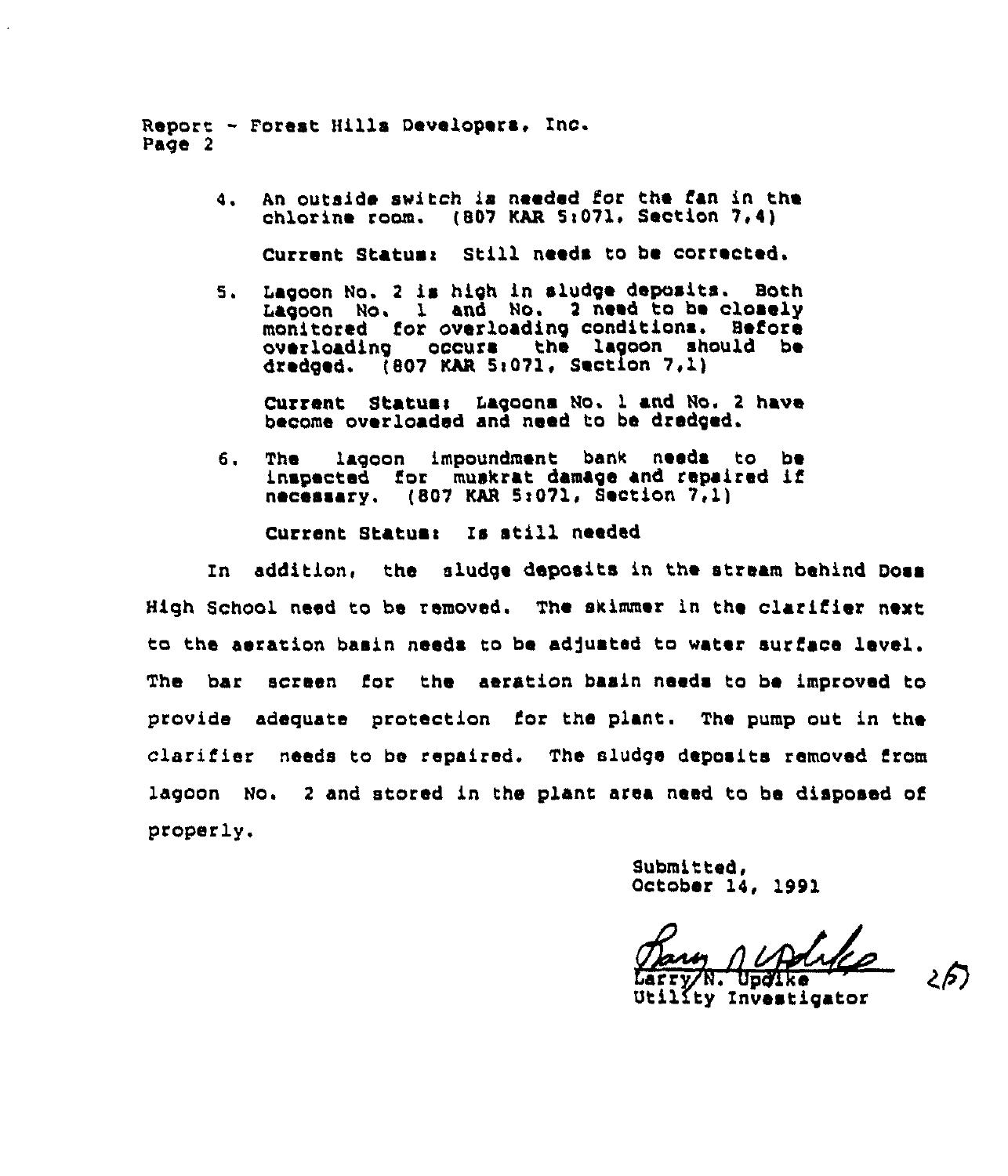## UTILITY REINSPECTION REPORT

# Forest Hills Developers, Inc. Louisville, Kentucky

On February 20, 1992, a reinspection of Forest Hills Developers, Inc.'s wastewater treatment system serving the Forest Hills Subdivision was conducted. The purpose of this reinspection was to see what progress, if any, had been made to date on the improvements or corrections recommended in the Public Service Commission's staff reinspection report dated October 14, 1991. The proposed improvements and corrections and their current status are as follows:

 $\mathbf{1}$ . The scum behind the baffle in the clarifier needs to be removed. (807 KAR 5:071, Section  $7,1)$ 

Current Status: Still needs to be corrected

 $2.$ One belt on blower/motor unit No. <sup>2</sup> needs to be replaced. (807 KAR 5:071, Section 7,1)

Current Status< Still needs to be corrected

 $3.$ <sup>A</sup> flow meter needs to bs installed. (807 KAR 5:071, Section 7, 1)

Current Statuss Still needs to be corrected

- An outside switch is needed for the fan in the chlorine room. (807 KAR 5:071, Section 7,4)  $4.$ Current Status: Still needs to be corrected.
- 5. Lagoon No. <sup>2</sup> is high in sludge deposits. Both Lagoon No. 1 and No. <sup>2</sup> need to be closely monitored for overloading conditions. Before overloading occurs the lagoon should be dredged. (807 KAR 5:071, Section 7, 1)

Current Status< Lagoons No. 1 and No. <sup>2</sup> have become overloaded and need to be dredged.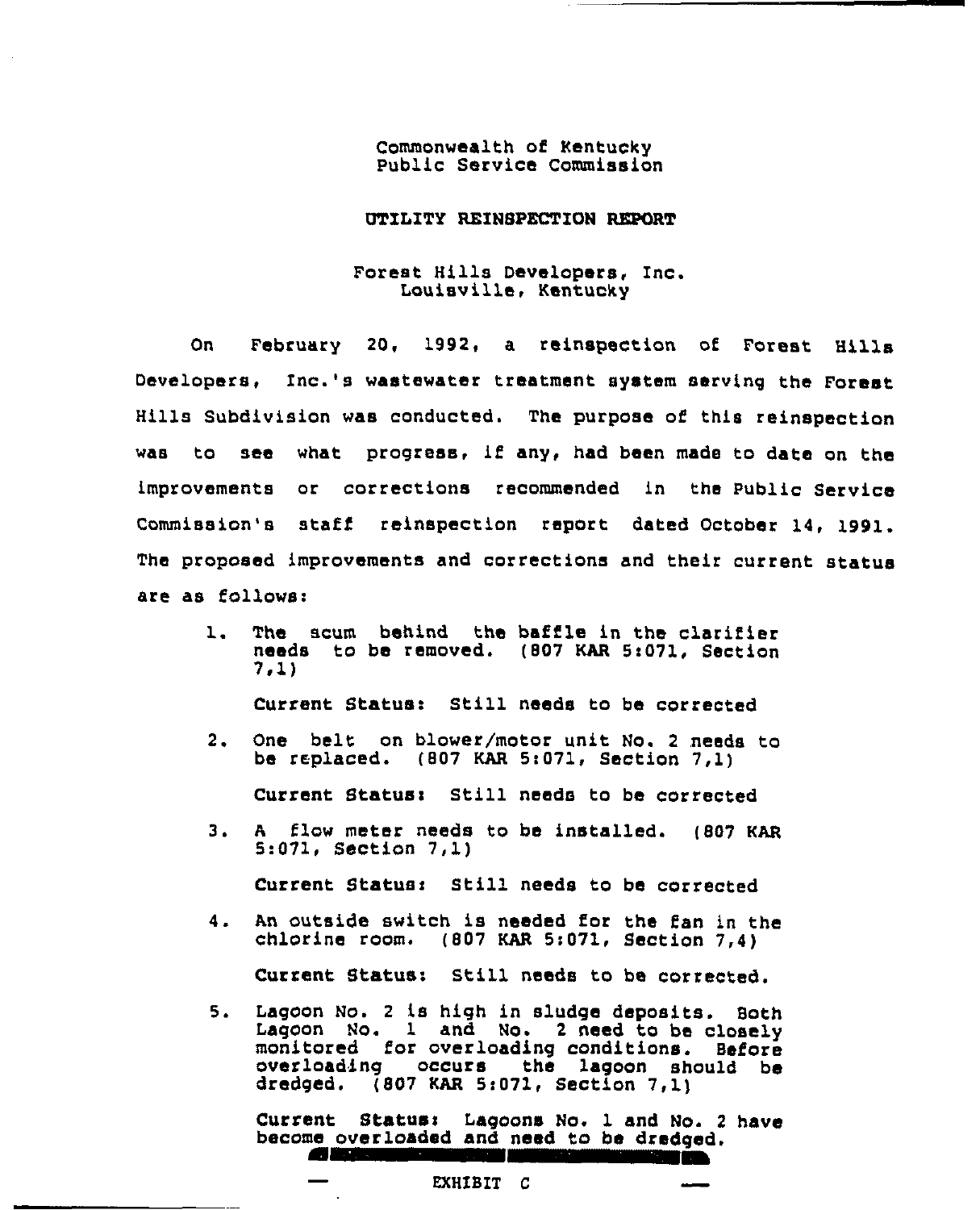Report - Forest Hills Developers, inc. Page 2

> 6. The lagoon impoundment bank needs to be inspected for muskrat damage and repaired if necessary. (807 KAR 5i071, Section 7, 1)

Current Statusi Is still needed

7. The sludge deposits in the stream behind Doss High School need to be removed. (807 KAR 5i071, Section 7,1)

Current Status: Still needs to be corrected.

8. The skimmer in the clarifier next to the aeration basin needs to be adjusted to water surface level.  $(807 \text{ KAR } 5:071, \text{Section } 7,1)$ 

Current Statusr The skimmer is now at water surface level.

9. The bar screen for the aeration basin needs to be improved to provide adequate protection for the plant.  $(807 \text{ KAR } 5:071, \text{ Section } 7,1)$ 

Current Statuar Still needs to be corrected.

10. The pump out in the clarifier needs to be repaired. (807 KAR 5:071, Section 7,1)

Current Statusi The repair of the pump has been made.

11. The sludge deposits removed from Lagoon No. 2<br>and stored in the plant area need to be atored in the plant area need to be disposed of properly. (807 KAR 5:071, Section 7gl)

Current Status: Still needs to be corrected.

In addition, the exhaust fan in the room housing the chlorination unit needs to be repaired and put in service and one pump at the Pikes Peak Lift Station needs to be repaired and put in service.

> Submitted, February 21, 1992

ipolike<br>dike A. n EР Larr'y Updlke ņ. Utility Investigato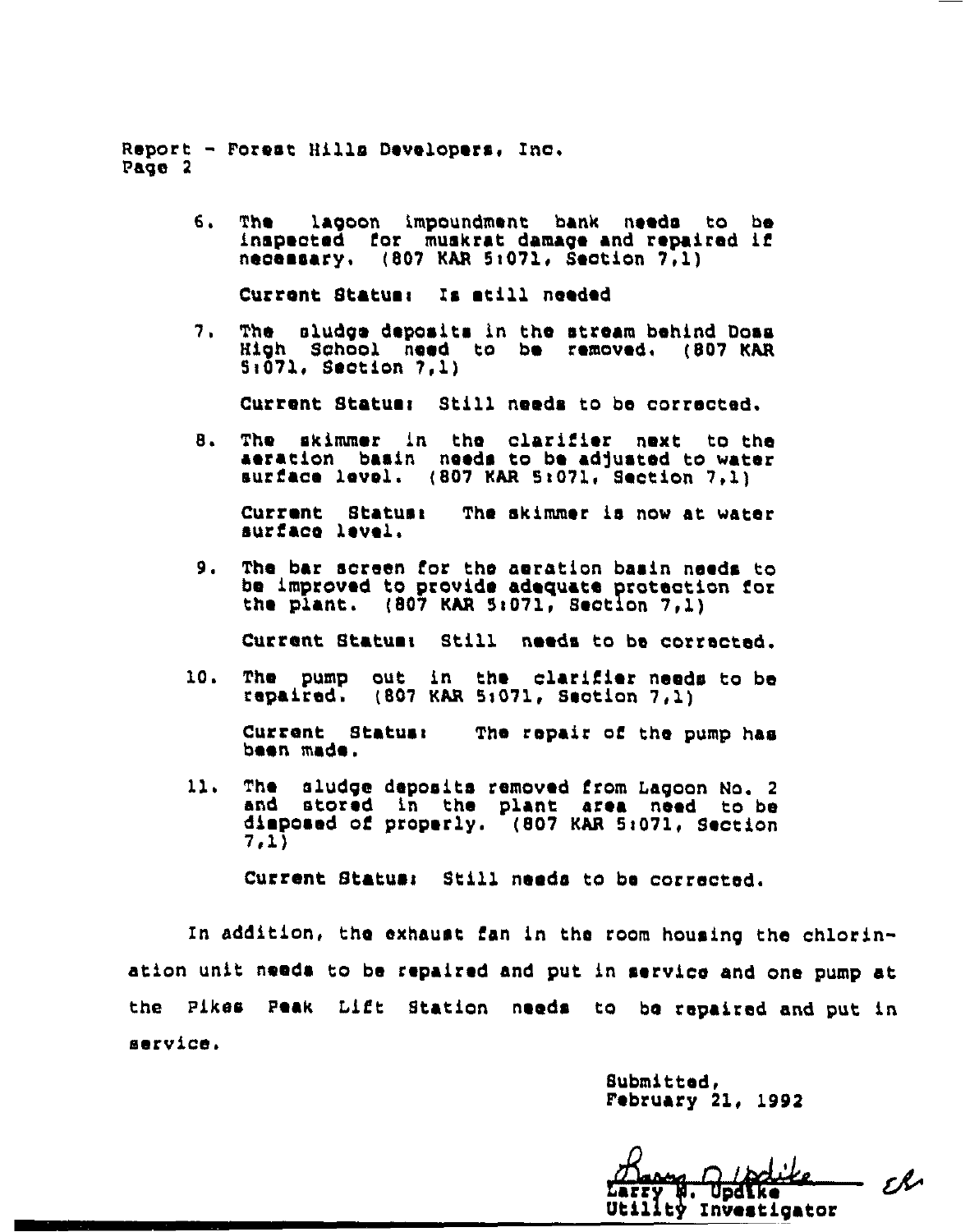### OTILITY REINSPECTION REPORT

# Forest Hills Developers, Inc. Louisville, Kentucky

On April 13, 1992, 4 reinspection of Forest Hills Oevelopers, Inc.'s wastewater treatment system serving the Forest Hills Subdivision was conducted. The purpose of this reinspection was to see what progress, if any, had been made to date on the improvements or corrections recommended in the Public Service Commission's staff reinspection report dated October 14, 1991 and February 20, 1992. The proposed improvements and corrections and their current status are as follows:

1. The scum behind the baffle in the clarifier needs to be removed. (807 KAR 5:071, Section 7.1)

Current Status: The scum has been removed.

2. One belt on blower/motor unit No. <sup>2</sup> needs to be replaced. (807 KAR 5:071, Section 7,1)

Current Status: Still needs to be corrected.

3. <sup>A</sup> flow meter needs to be installed. (807 KAR 5<07l, Section 7,1)

Current Status: Still needs to be corrected.

4. An outside switch is needed for ths fan in the chlorine room. ( 807 KAR 5:071, Section 7, <sup>4</sup> )

Current Status: Has been corrected.

5. Lagoon No. <sup>2</sup> is high in sludge deposits. Both Lagoon No. 1 and No. 2 need to be closely monitored for overloading conditions. Before monitored for overloading conditions. overloading occurs the lagoon should be dredged. (807 KAR Si071, Section 7, 1)

Current Status: Lagoons No. 1 and No. 2 have become overloaded and need to be dredged.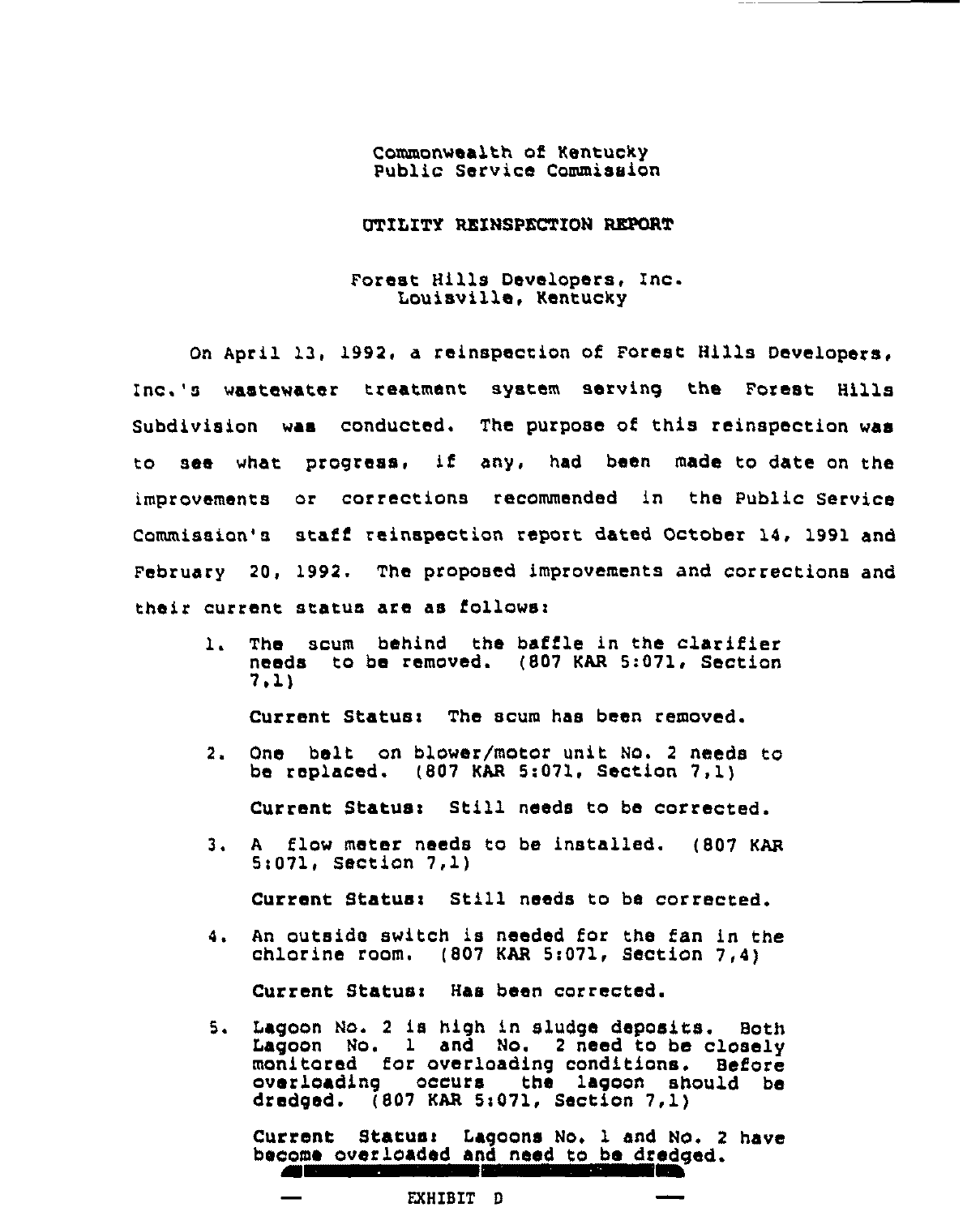Report - Forest Hills Developers, Inc. Page 2

> б. The lagoon impoundment bank needs to be inspected for muskrat damage and repaired if necessary. (807 KAR 5:071, Section 7,1)

Current Statues Is still needed

 $7.$ The sludge deposits in the stream behind Doss High School need to be removed. (807 KAR 5:071, Section 7,1)

Current Status: No sludge deposits are evident at this time.

The skimmer in the clarifier next to the aeration basin needs to be adjusted to water surface level. (807 KAR 5:071, Section 7,1) 8.

Current Status: The skimmer is now at water surface level.

9. The bar screen for the aeration basin needs to be improved to provide adequate protection for the plant. (S07 KAR 5:071, Section 7,l.)

Current Status: Still needs to be corrected.

10. The pump out in the clarifier needs to be repaired. (807 KAR 5:071, Section 7,1)

Current Status: The repair of the pump has been made.

The sludge deposits removed from Lagoon No. 2<br>and stored in the plant area need to be  $11.$ stored in the plant area need to be disposed of properly. (807 KAR 5:071, Section 7,1)

Current Status: Still needs to be corrected.

12. The exhaust far chlorination unit in service. (807 KAR 5:071, Section 7,1) in the room housing the needs to be repaired and put

Current Status: The exhaust fan has been repaired.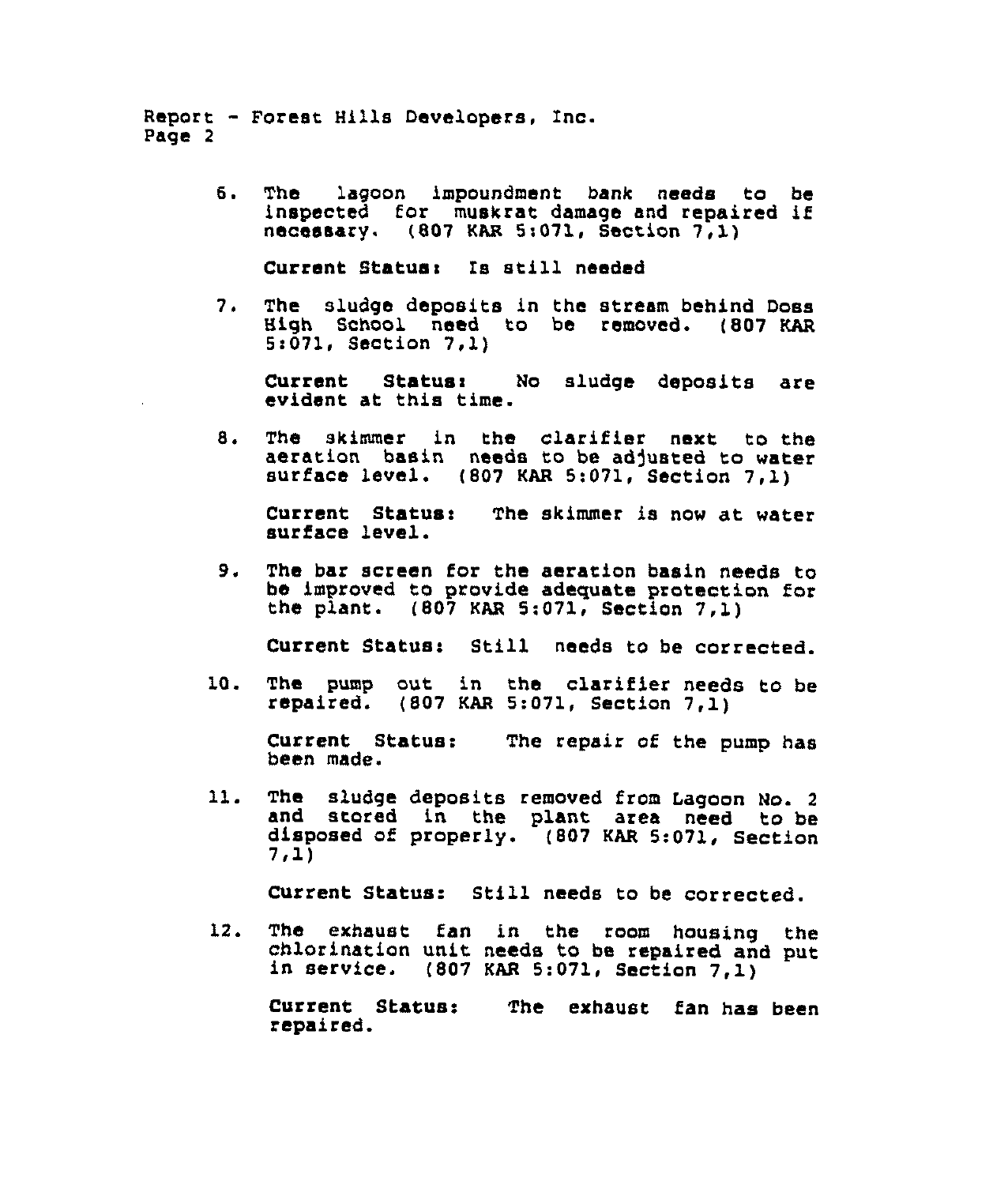Report — Forest Hills Developers, Inc. Page 3

> 13. One pump at the Pikes Peak Lift Station needs to be repaired and put in service. (807 KAR<br>5:071, Section 7,1)

> > $\epsilon$

Current Status: Could not check pump at this time.

> Submitted, April 13, 1992

A. Updike

Larry N. Updike<br>Utility Investigator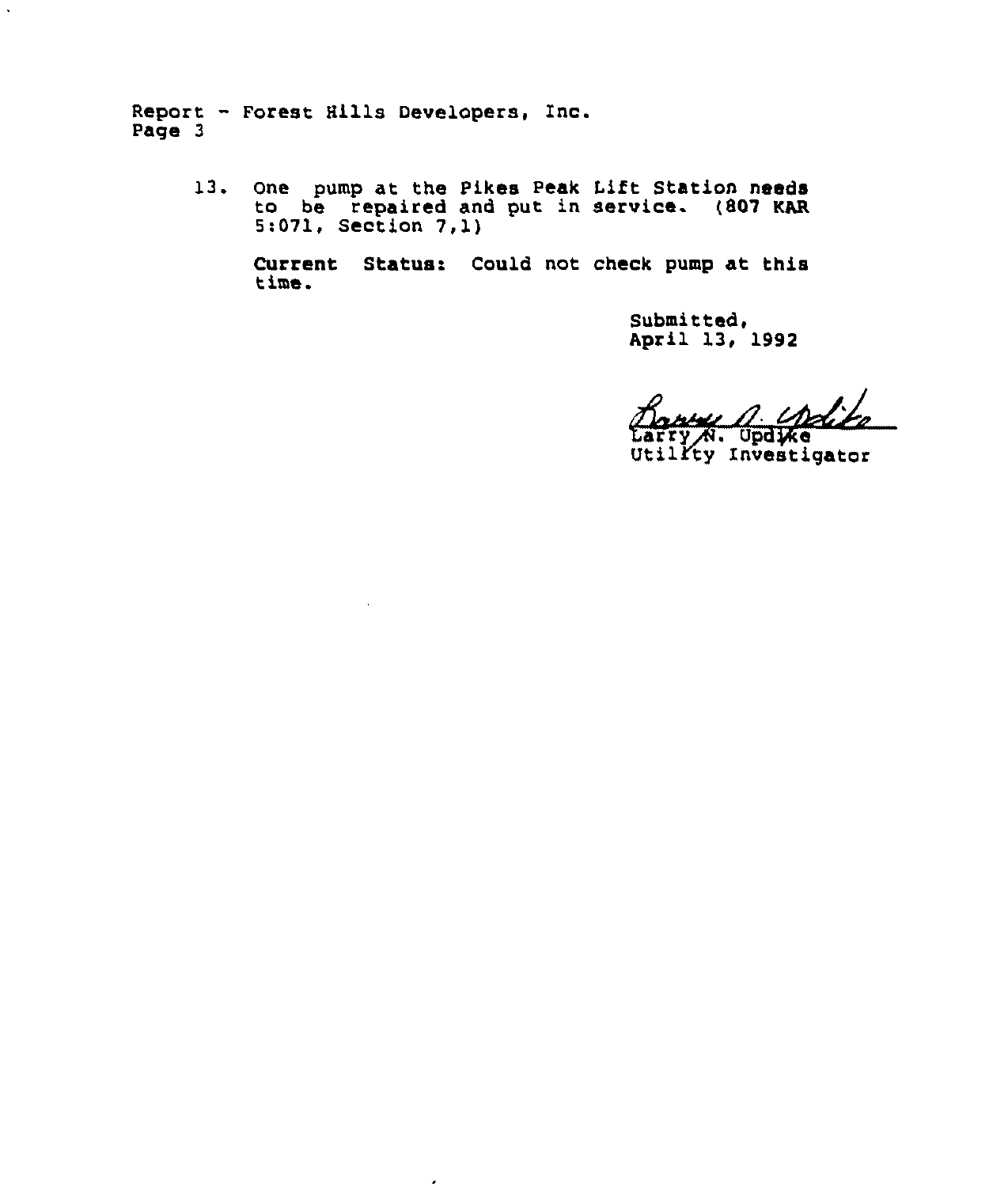UTILITY REINSPECTION REPORT

Forest Hills Developers, Inc. Louisville, Kentucky

On June 12, 1992, a reinspection of Forest Hills Developers, Inc.'s wastewater treatment system serving the Forest Hills Subdivision was conducted. The purpose of this reinspection was to see what progress, if any, had been made to date on the improvements or corrections recommended in the Public Service Commission's staff reinspection report dated October 14, 1991, February 20, 1992 and April 13, 1992. The proposed improvements and corrections and their current status are as follows:

1. The scum behind the baffle in the clarifier needs to be removed. (807 KAR 5:071, Section<br>7,1)

Current Status: The scum has been removed.

2. One belt on blower/motor unit No. <sup>2</sup> needs to be replaced. (807 KAR 5:071, Section 7,1)

Current Status: Still needs to be corrected.

3. <sup>A</sup> flow meter needs to be installed. (807 KAR 5:071, Section 7, 1)

Current Status: Still needs to be corrected.

4. An outside switch is needed for the fan in the chlorine room. (807 KAR 5:071, Section 7,4) Current Status: Has been corrected.

5. Lagoon No. <sup>2</sup> is high in sludge deposits. Both Lagoon No. 1 and No. <sup>2</sup> need to be closely monitored for overloading conditions. Before overloading occurs the lagoon should be dredged.  $(807 \text{ KAR } 5:071, \text{ Section } 7.1)$ 

Current Statues Lagoons No. 1 and No. <sup>2</sup> have become overloaded and need to be dredged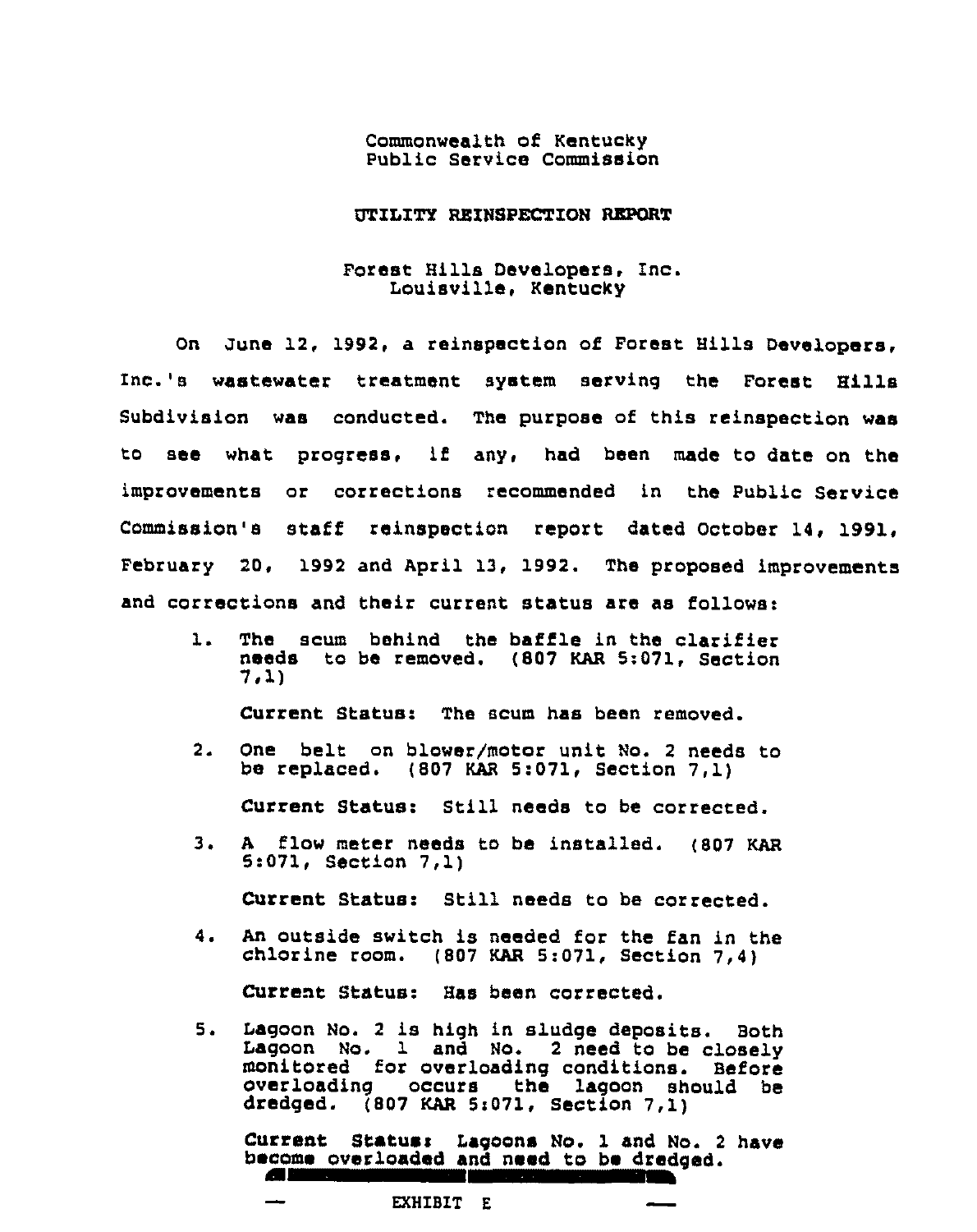Report — Forest Hills Developers, Inc. Page 2

> The lagoon impoundment bank needs to be 6. inspected for muskrat damage and repaired if  $n$ ecessary. (807 KAR 5:071, Section 7,1)

Current Status: Is still needed

 $7.$ The sludge deposits in the stream behind Doss High School need to be removed. (807 KAR Sz071, Section 7,1)

Current Status: No sludge deposits are evident at this time.

The skimmer in the clarifier next to the  $8.$ aeration basin needs to be adjusted to water surface level. (807 KAR 5:071, Section 7,1)

Current Status: The skimmer is now at water surface level.

9. The bar screen for the aeration basin needs to be improved to provide adequate protection for the plant.  $(807 \text{ KAR } 5:071, \text{ Section } 7,1)$ 

Current Status: Still needs to be corrected.

10. The pump out in the clarifier needs to be repaired. (807 KAR 5:071, Section 7,1)

Current Status: The repair of the pump has been made.

 $11.$ The sludge deposits removed from Lagoon No. 2<br>and stored in the plant area need to be stored in the plant area need to be disposed of properly. (807 KAR 5z071, Section 7zl)

Current Status: The sludge deposits have either been removed or have been covered up with dirt.

12. The exhaust fan in the room housing the chlorination unit needs to be repaired and put in service. (807 KAR 5:071, Section 7,1)

Current Statusz The exhaust fan has been repaired.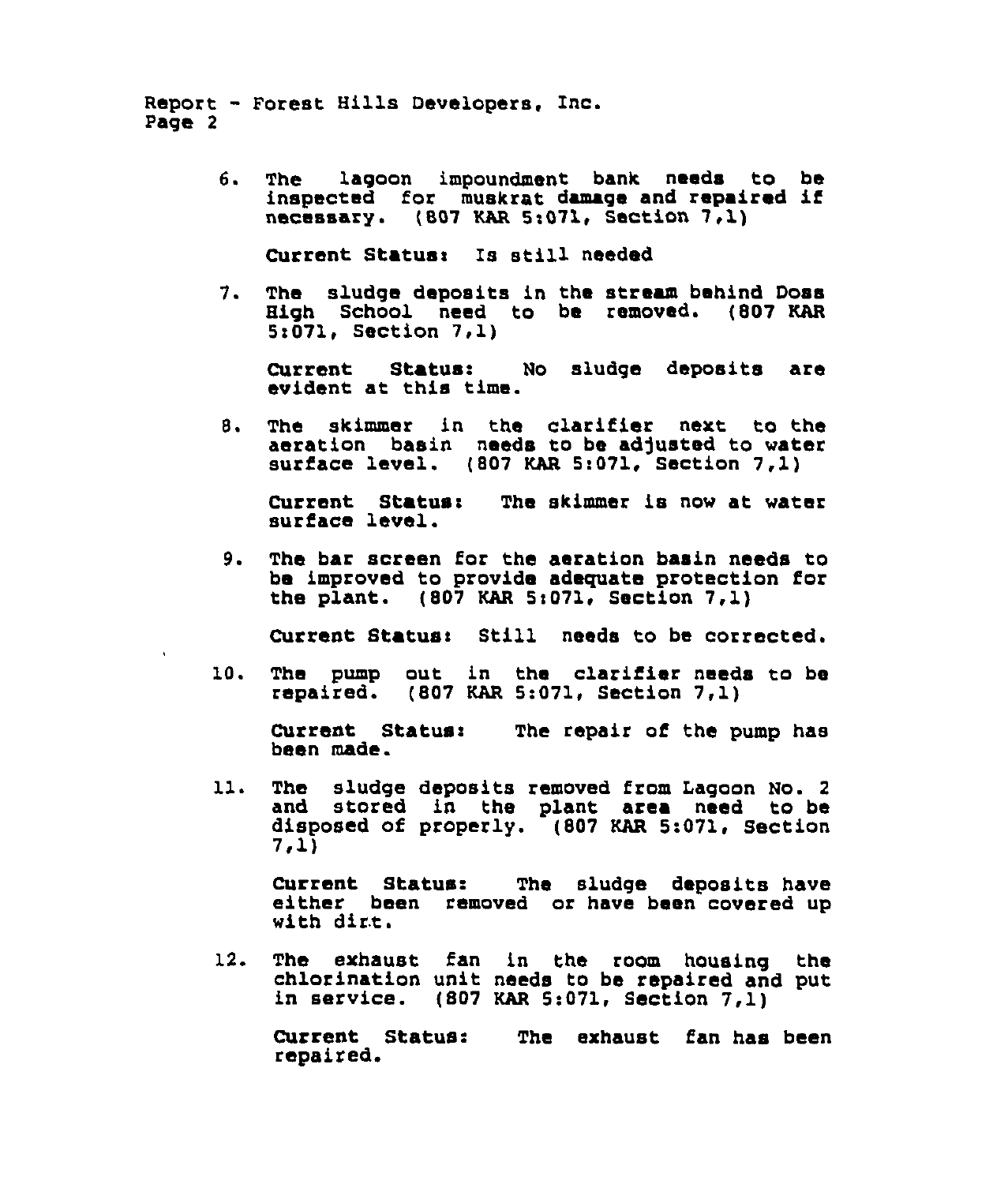Report — Eorest Hills Developers< Inc. Page 3

> 13. One pump at the Pikes Peak Lift Station needs to be repaired and put in service. (807 KAR 5~071, Section 7,1)

Current Statusr Could not check pump at this time.

In addition the several diffusers in the sludge holding tank need to be repaired or replaced. (807 KAR 5:071, Section 7,1)

> Submitted, June 16, 1992

 $\sigma$  $\pi^2$ Larry N) Updige Utility<sup>t</sup> Investigator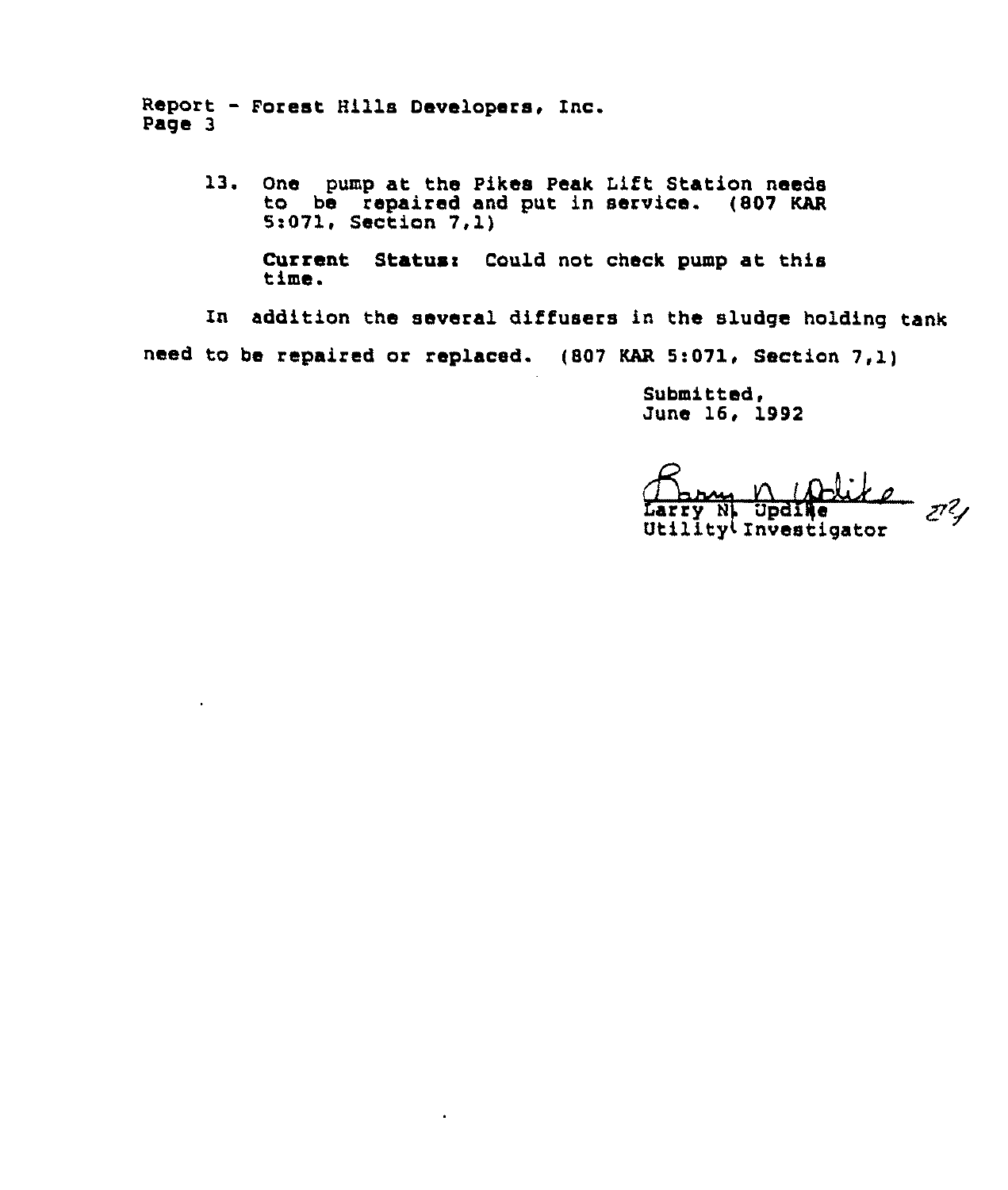### UTILITY REINSPECTION REPORT

# Forest Hills Developers, Inc. Louisville, Kentucky

On July 8, 1992, a reinspection of Forest Hills Developers, Inc.'s wastewater treatment system serving the Forest Hills Subdivision was conducted. The purpose of this reinspection was to see what progress, if any, had been made to date on the improvements or corrections recommended in the Public Service Commission's staff reinspection report dated October 14, 1991, February 20, 1992, April 13, 1992 and June 16, 1992. The proposed improvements and corrections and their current status are as follows:

The scum behind the baffle in the clarifier  $\mathbf{1}$ . needs to be removed. {S07 KAR 5:071, Section  $7.1$ 

Current Statues The scum has been removed.

- $2.$ One belt on blower/motor unit No. <sup>2</sup> needs to be replaced. (007 KAR 5:071< Section 7,1) Current Statues Still needs to be corrected.
- $3.$ <sup>A</sup> flow meter needs to be installed. (807 KAR 5:071, Section 7,1)

Current Status: Still needs to be corrected.

- An outside switch is needed for the fan in the 4. chlorine room. {807 KAR 5:071, Section 7,4) Current Statues Has been corrected.
- $5.$ Lagoon No. <sup>2</sup> is high in sludge deposirs. Both Lagoon No. 1 and No. <sup>2</sup> need to be closely monitored for overloading conditions. Before<br>overloading occurs the lagoon should be the lagoon should be dredged.  $(807$  KAR 5:071, Section 7,1)

| EXHIBIT |  |
|---------|--|
|---------|--|

and the property of the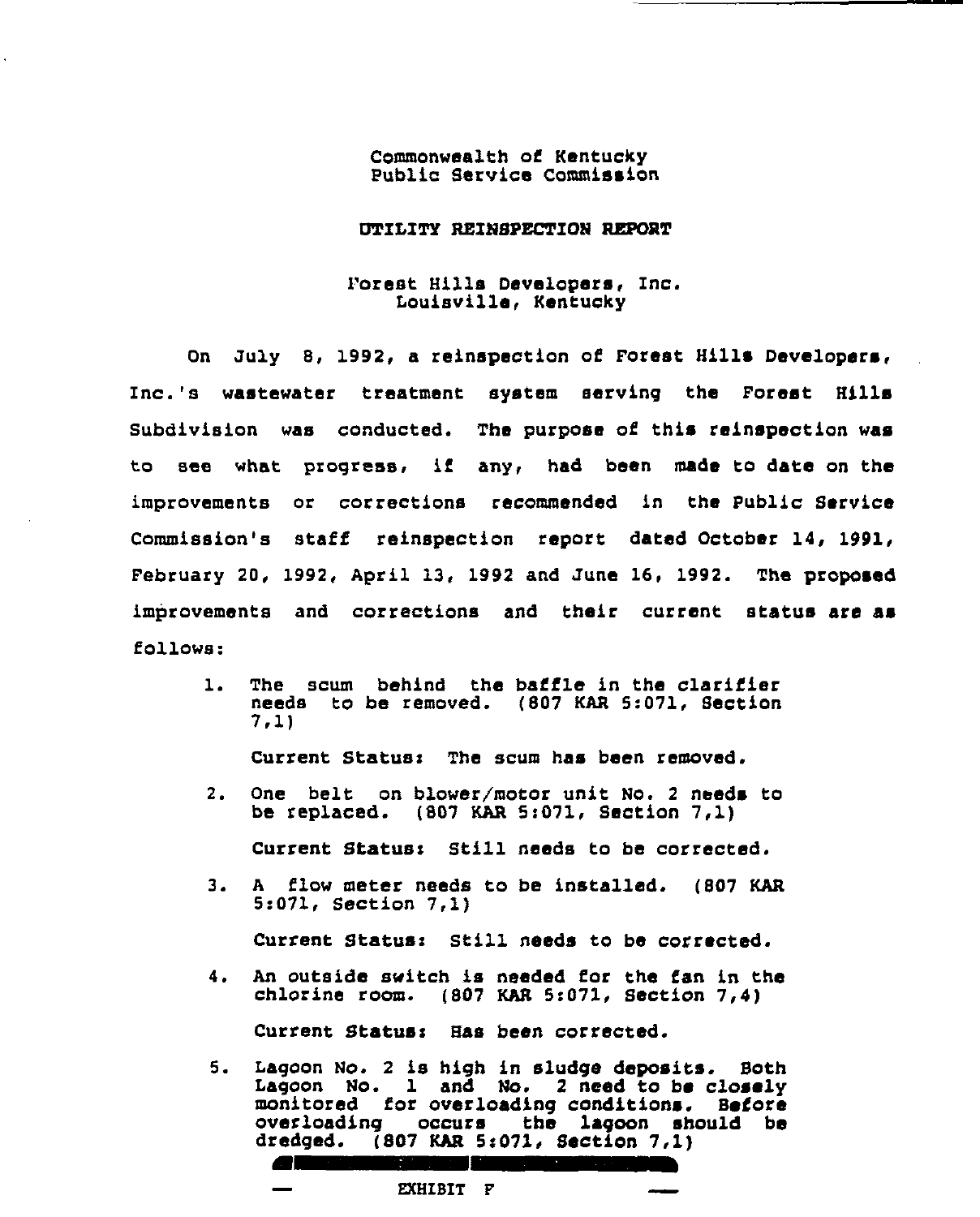Report - Forest Hills Developers, Inc. Page 2

> the drying of the<br>farmed. (see attached Current Status: An approved temporary sludge<br>drving bed has been constructed. Sludge drying bed has been constructed. deposits in Lagoon 1  $6$  2 are to be wasted into the sludge drying beds for dewatering. After the drying of the sludge it will be land

The lagoon impoundment bank needs to be 6. inspected for muskrat damage and repaired if  $n$ ecessary. (807 KAR 5:071, Section 7,1)

Current Status: Is still needed

The sludge deposits in the stream behind Doss 7. High School need to be removed, (807 KAR 5:071, Section 7,1)

Current Statues The stream below the outfall of the plant is full of sludge deposits.

8. The skimmer in the clarifier next to the aeration basin needs to be adjusted to water surface level. (807 KAR 5:071, Section 7,1)

Current Status: The skimmer is now at water surface level.

 $9.$ The bar screen for the aeration basin needs to be improved to provide adequate protection for the plant. (807 KAR 5:071, Section 7,1)

Current Status: Still needs to be corrected.

10 The pump out in the clarifier needs to be repaired. (807 KAR 5:071, Section 7,1)

Current Status: The repair of the pump has been made.

11. The sludge deposits removed from Lagoon No. <sup>2</sup> and stored in the plant area need to be disposed of properly. (807 KAR 5:071, Section 7gl)

Current Status: The sludge deposits have been removed.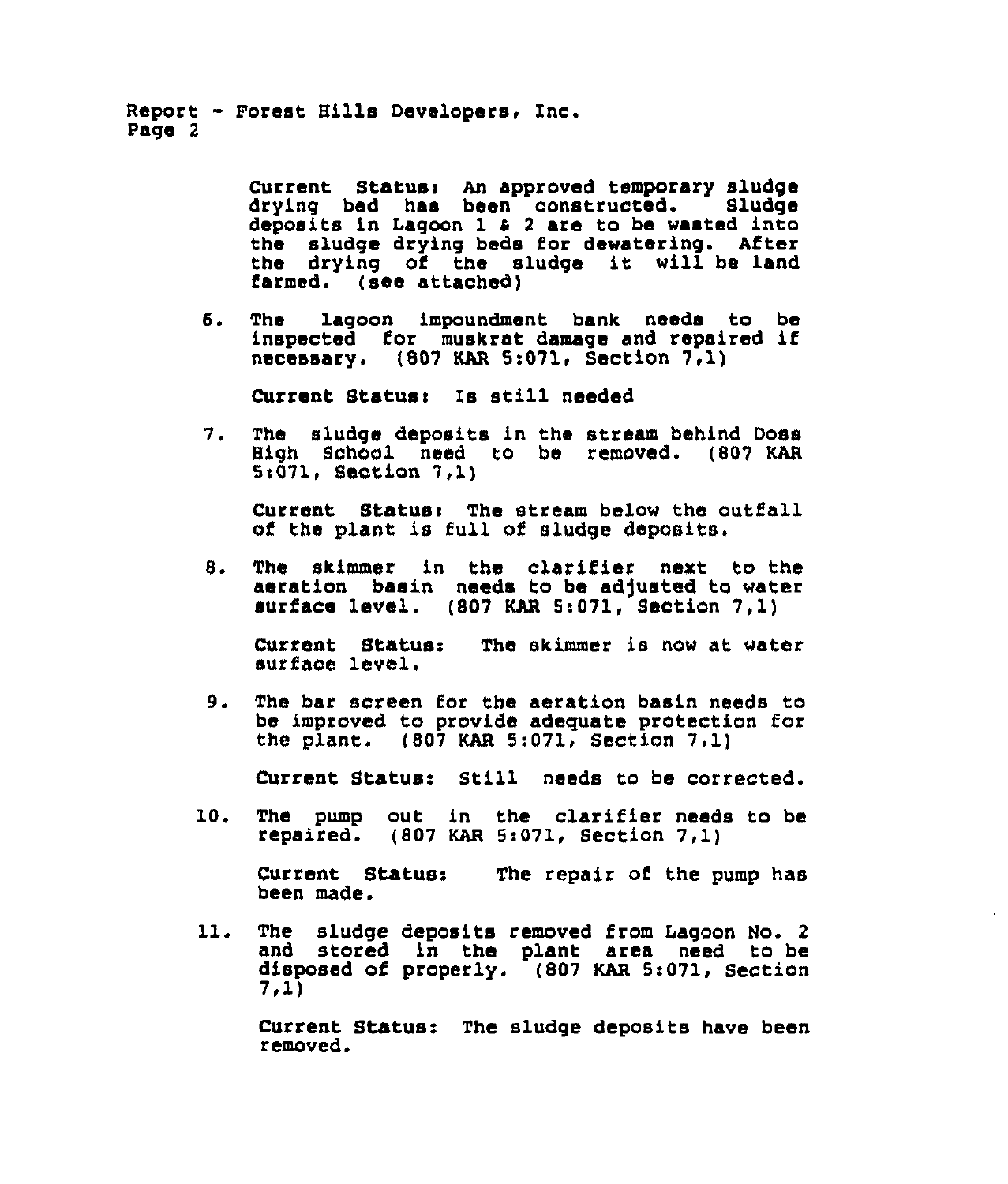Report —Forest Hills Developers, Inc. Page 3

 $\mathbf{r}$ 

12. The exhaust fan in the room housing the chlorination unit needs to be repaired and put in service. (807 KAR 5:071, Section 7,1)

Current Status: The exhaust fan has been<br>repaired.

13. One pump at the Pikes Peak Lift Station needs to be repaired and put in service. (807 KAR 5:071, Section 7,1)

Current Statues Could not check pump at this time.

In addition several diffusers in the sludge holding tank need to be repaired or replaced. (807 KAR Si071, Section 7,1)

Current Status: Has not been corrected.

Submitted, July 9, 1992

 $\frac{1}{2}$   $\frac{2}{5}$ 

Larry M. Updyke Utility Investigator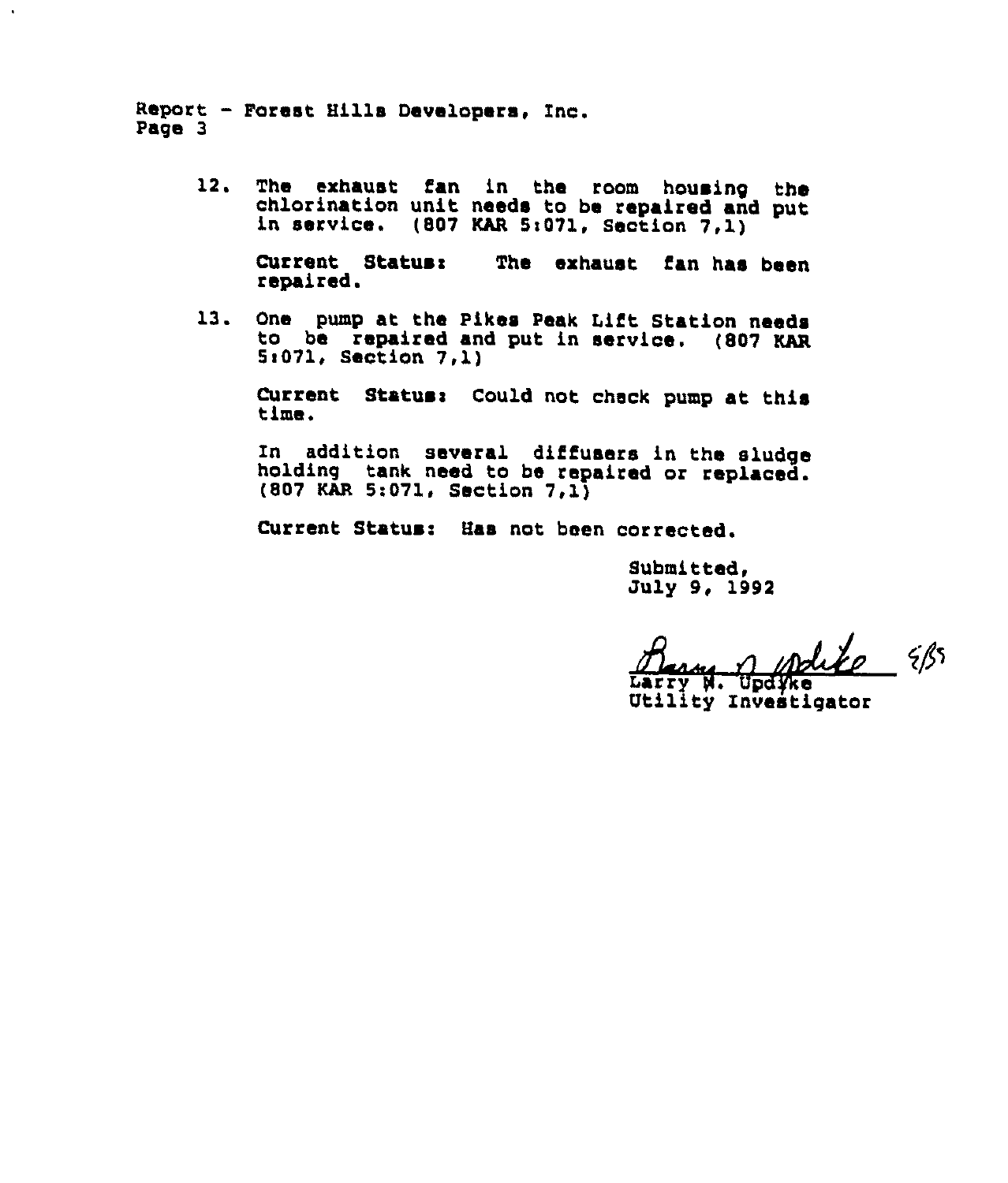### OTILZTY REINSPECTION REPORT

# Forest Hills Developers, Inc. Louisville, Kentucky

Qn October 16, 1992, a reinspection of Forest Hills Develapsrs, Inc.'s wastewater treatment system serving ths Forest Hills Subdivision was conducted. The purpose of this reinspection was to see what progress, if any, had been made to date on the improvements ar corrections recommended in the Public Service Commission's staff reinspection report dated October 14, 1991, February 20, 1992, April 13, 1992, June 16, 1992 and July 9, 1992. The proposed improvements and correotlons and their current status are as followsi

1. The scum behind the baffle in the clarifier needs to be removed. (  $807$  KAR  $5:071$ , Section  $7,1$ )

Current Statues The scum has been removed.

- 2. One belt on blower/motor unit No. <sup>2</sup> needs ta be replaced. (807 KAR 5:071, Section  $7,1$ ) Currant Statues The belt has been replaced.
- 3. <sup>A</sup> flow meter needs to bs installed. (807 KAR 5,071, Section 7,1)

Current Statusi The flow meter has been installed.

4. An outside switch is needed for the fan in the chlorine room. (807 KAR 5:071, Seotion 7,4)

Current Statues Has been corrected.

5. Lagoon No. 2 is high in sludge deposits. Both<br>Lagoon No. 1 and No. 2 need to be closely monitored for overloading conditions. Before<br>overloading occurs the lagoon should be the lagoon should be dredged.  $(807 \text{ KAR } 5:071, \text{ Section } 7,1)$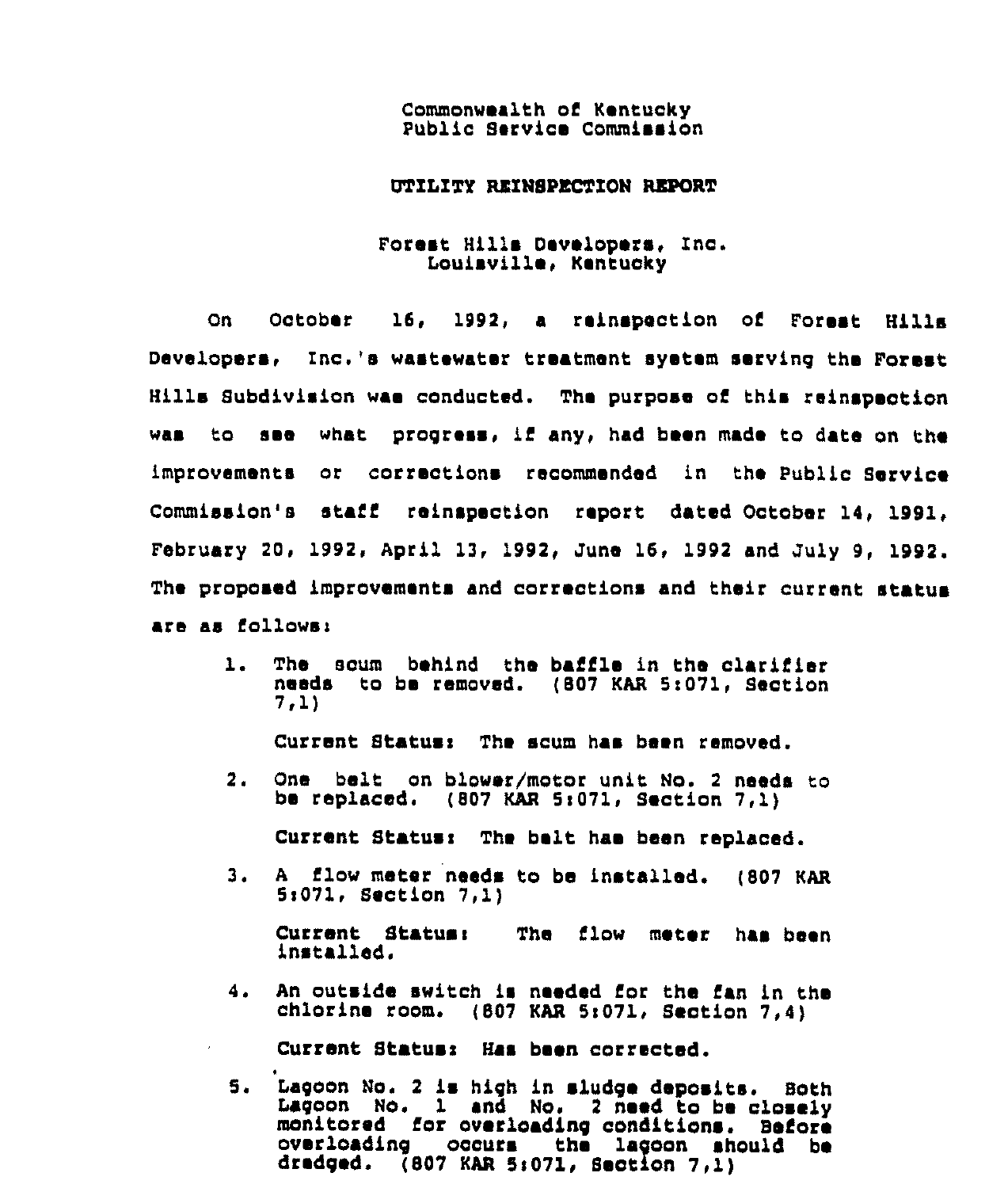Reporr. - Forest Hills Developers, Inc. Page 2

> Current Status: An approved temporary sludge<br>drying bed has been constructed. Sludge drying bed has been constructed. deposits in Lagoon 1 <sup>a</sup> <sup>2</sup> ars to be wasted into the sludge drying bede for dewatsring. After the drying of the sludge it will be land farmed. (see attached)

 $6.$ The lagoon impoundment bank needs to be inspected for muskrat damage and repaired if necessary, (807 KAR 5:071, Section 7,1)

Current Statusr The bank has been inspected and has no damage.

7. The sludge deposits in the stream behind Doss High School need to be removed. (807 KAR 5i071, Section 7,1)

Current Statues The stream below the outfall of the plant is full of sludge deposits.

 $8 \cdot$ The akimmer in the clarifier next to the aeration basin needs to be adjusted to water surface level. (807 KAR 5:071, Section 7.1)

Current Statues The skimmer is now at water surface level.

9. The bar screen for the aeration basin needs to be improved to provide adequate protection for the plant.  $(807 \text{ KAR } 5:071.$  Section  $7.1)$ 

Current Status: The bar screen has been<br>repaired.

The pump out in the clarifier needs to be 10. repaired. (807 KAR Si071, Section 7, 1)

Current Statusi The repair of the pump has been made.

 $11.$ The sludge deposits removed from Lagoon No. 2<br>and stored in the plant area need to be atored in the plant area need to be disposed of properly. [(807 KAR 5:071, Section 7,1)

Current Statusi The sludge deposits have been removed.